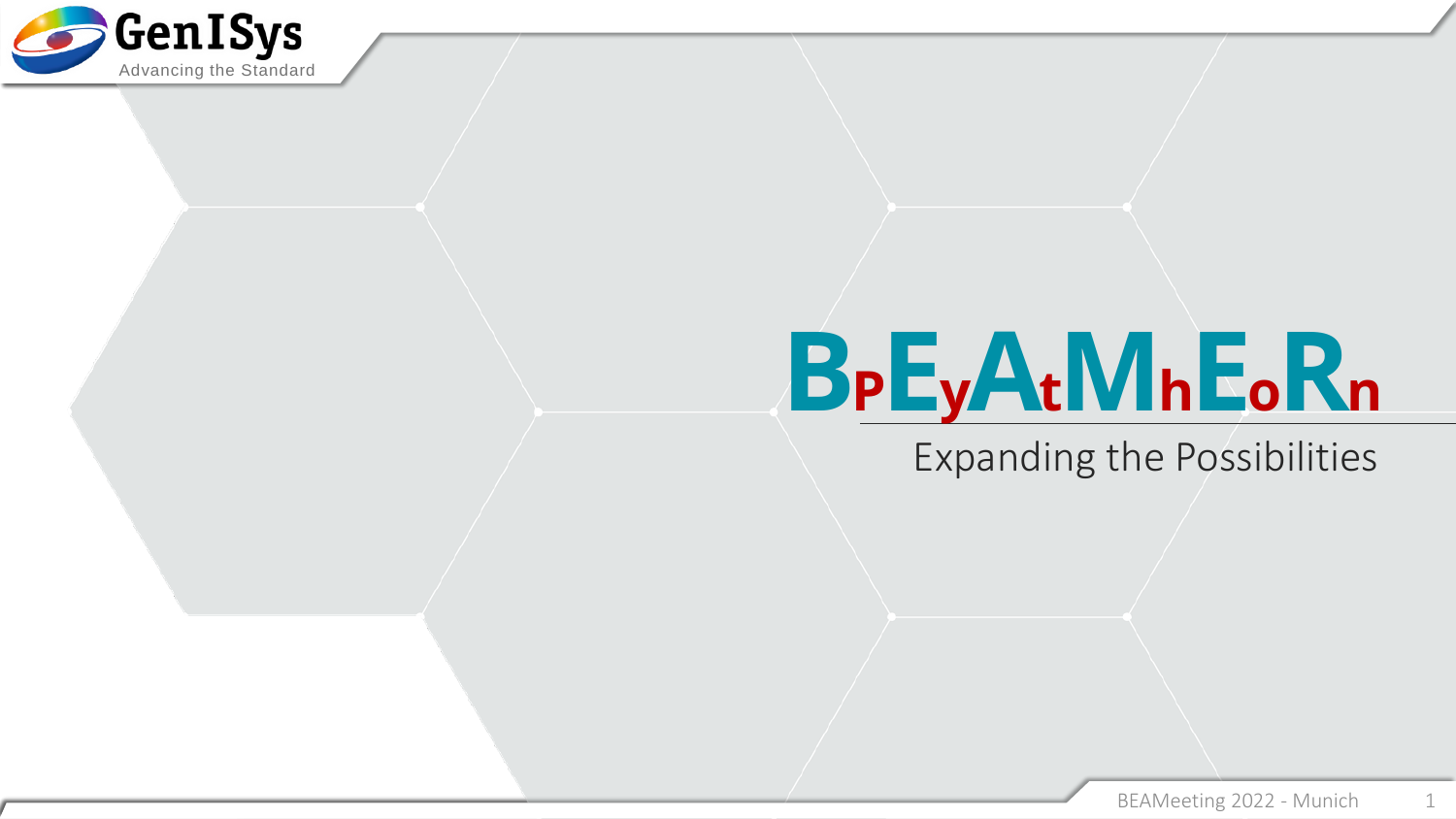

#### **Topics**

#### • Overview of the Python Module

- Functions
- Evaluations
- LayoutPy
- Application
	- Tester for avoiding frequency issues on the tool
	- Populating an arbitrary shape with Photonic crystals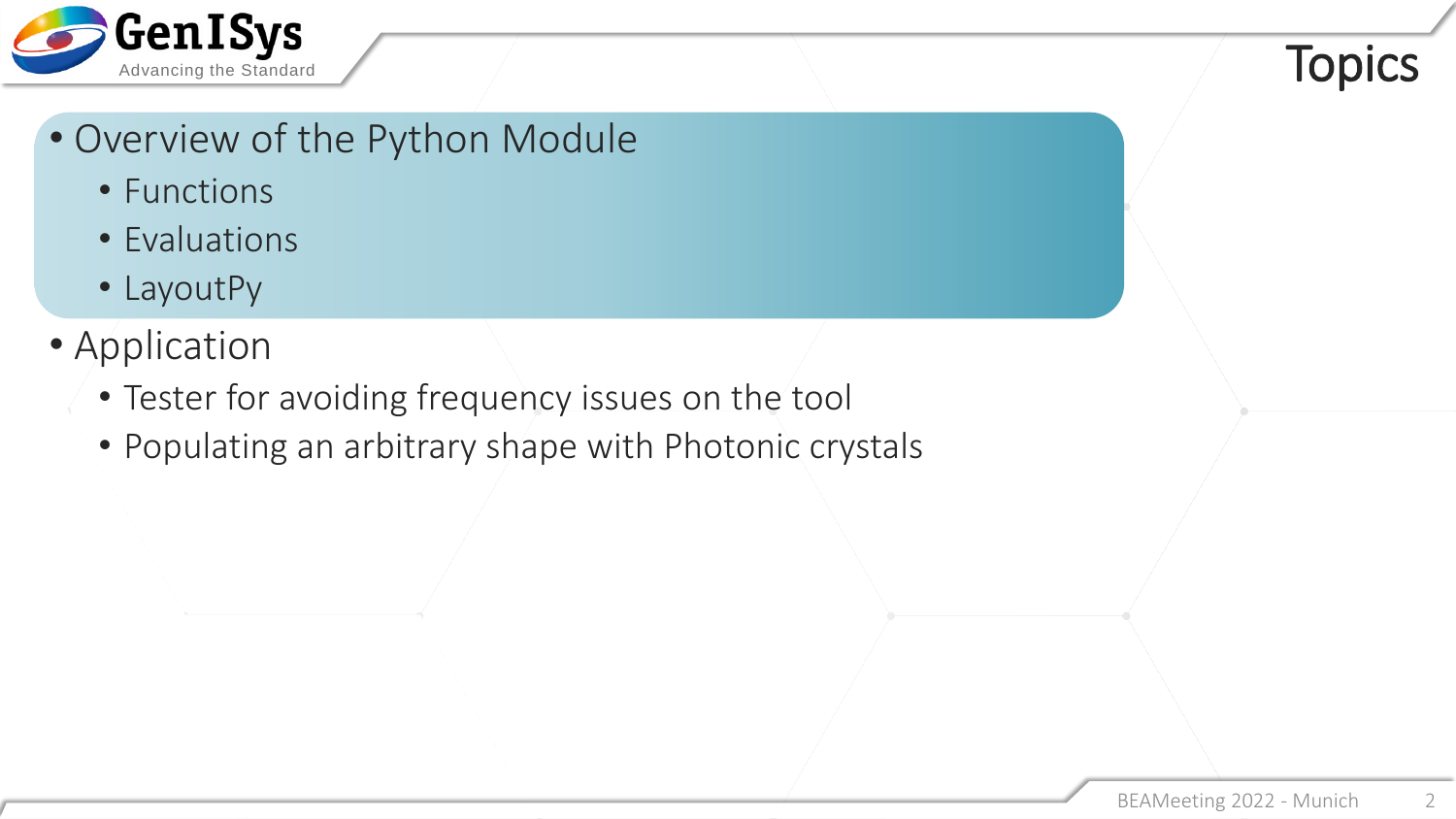

## Functions

- Editor for code writing with syntax highlighting
- Function tree
	- Modules
	- Evaluations
	- LayoutPy
	- Math
	- Examples
	- Snippets

| Python Dialog                 | $\times$                                                                                                                                          |
|-------------------------------|---------------------------------------------------------------------------------------------------------------------------------------------------|
| Python Script   Label/Comment |                                                                                                                                                   |
| $\mathbf{1}$                  | $\overline{\mathbb{H}}$ Modules<br><b>Evaluations</b><br>்.<br>⊞- LayoutPy<br>$\mathbb{H}$ Math<br>$\mathbf{F}$ Examples<br>$\mathbf{B}$ Snippets |
|                               |                                                                                                                                                   |
|                               |                                                                                                                                                   |
|                               | OK<br>Cancel<br>Help<br>.ă                                                                                                                        |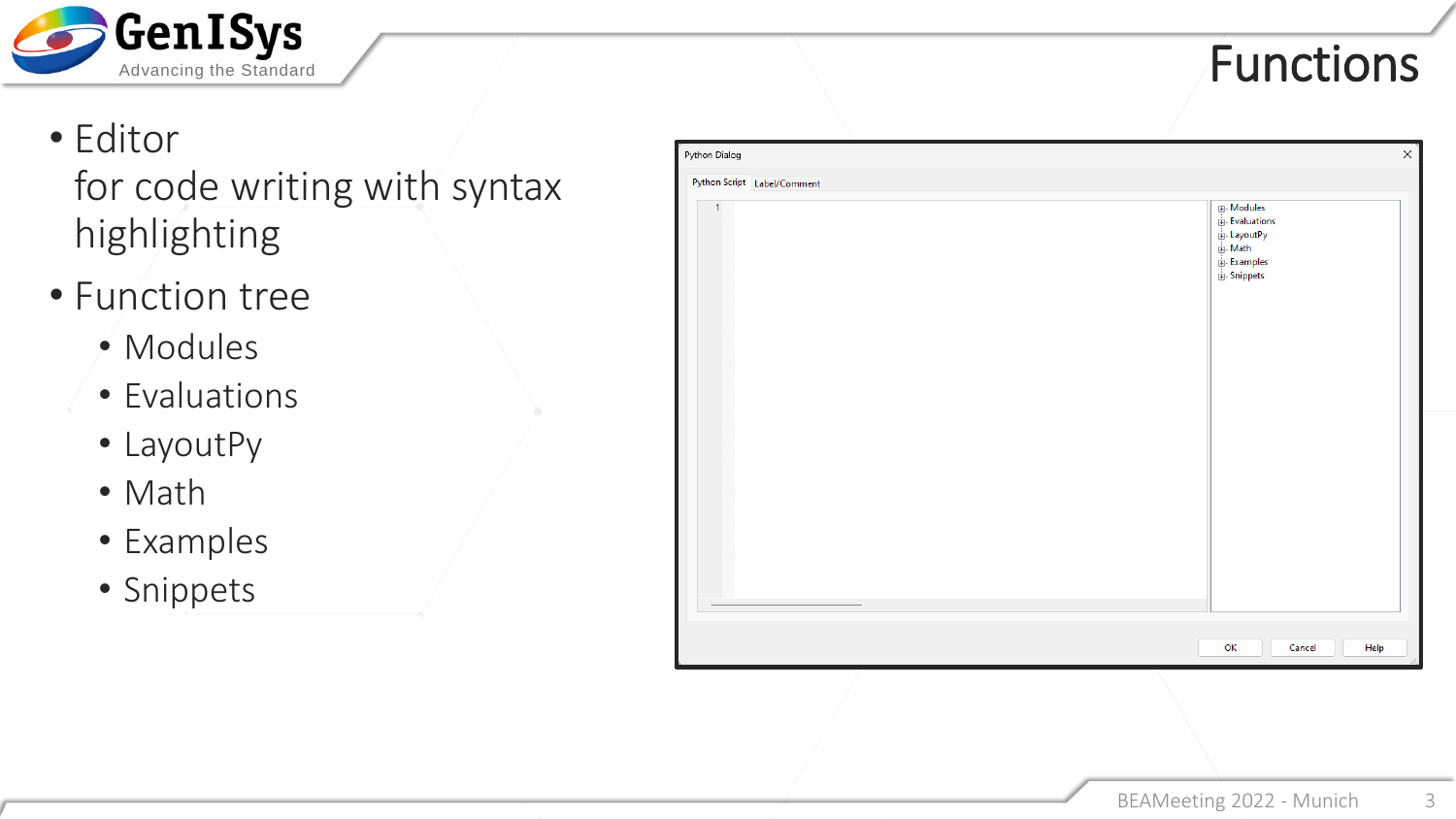

#### Function - Modules

Code templates of samples of BEAMER modules

- List is built with focus on typical use cases by a python script
- EXPORT and PEC code can also be pasted from the Python info panel here for execution

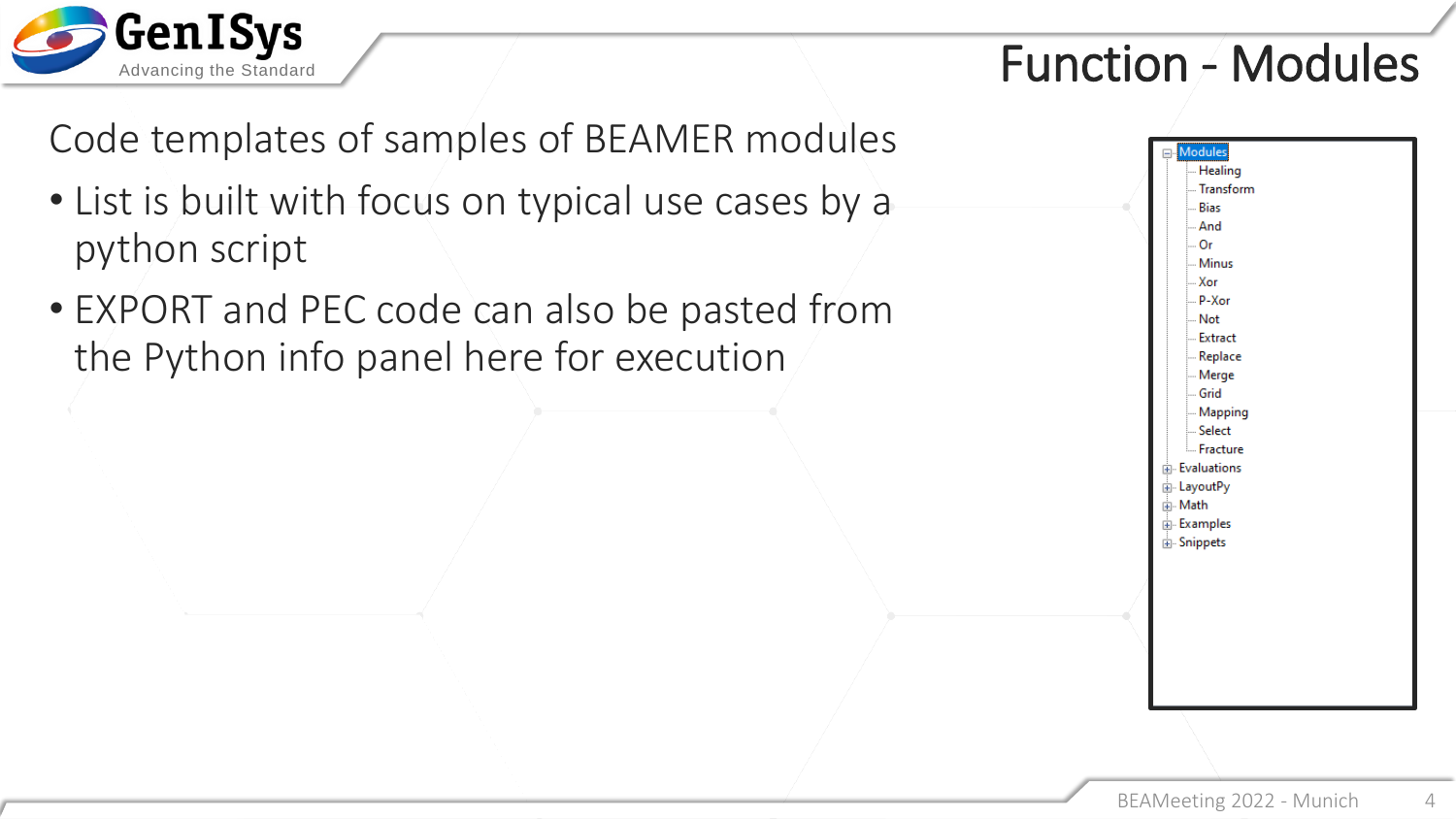

#### Function - Evaluations

Retrieving information from the layout

- query information from the design for decision-based post processing
- Equivalent to the queries of the IF module

| <b>E</b> -Modules                  |
|------------------------------------|
| Evaluations                        |
| - Check Layout                     |
| - Check Layer                      |
| $\mathrel{\mathop:}=$ Check Cell   |
| <b>Get Area</b>                    |
| Get number of figures !!!          |
| <b>Get number of vertices</b>      |
| Get minimum dose                   |
| lla Get maximum dose               |
| Get number of dose classes         |
| Get number of layers …             |
| Get name of layer n                |
| $\blacksquare$ Get number of cells |
| Get name of cell n                 |
| Get left extent position           |
| Get bottom extent position         |
| Get right extent position          |
| Get top extent position            |
| Get number of top cells            |
| <b>Get database unit</b>           |
| Get dose at position               |
| Get number of elements at position |
| 面 LayoutPy                         |
| 中 Math                             |
| 由 Examples                         |
| <b>E</b> . Snippets                |
|                                    |
|                                    |
|                                    |
|                                    |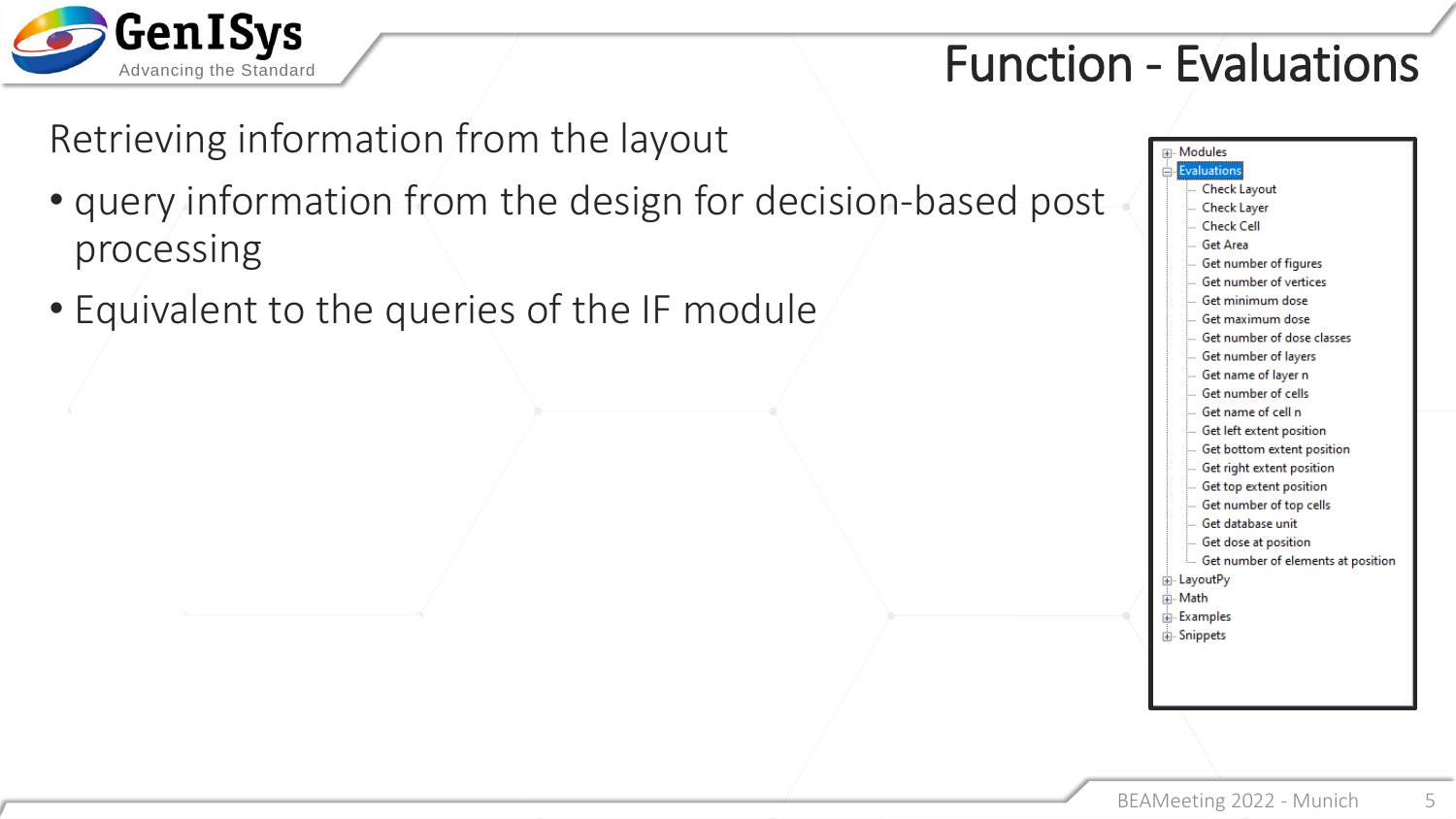

#### Functions  $\frac{1}{2}$  LayoutPy

Layout generation in a BEAMER database

- Open a database and add
	- Rectangles, Circles, Arcs, Paths, Splines
	- Cells, References, Arrays
	- Special Shapes
		- Taper
		- SBends
		- Cross
		- $\bullet$  …
	- Extendable by own design elements

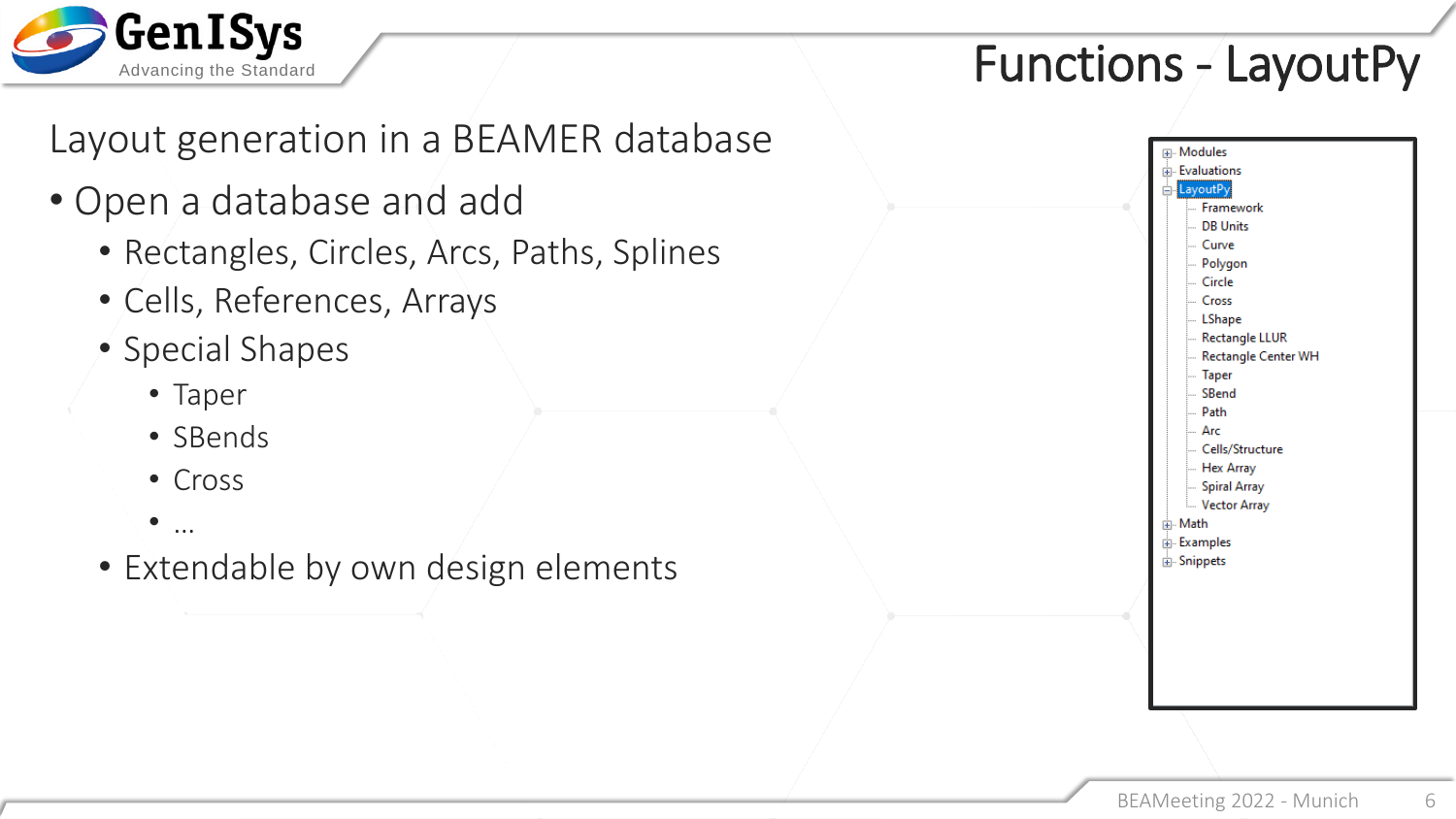

#### Functions - Math

Math acos acosh asin asinh atan atan2 atanh ceil comb copysign cos cosh degrees dist e erf erfc  $exp$ 



expm1 fabs factorial floor fmod frexp fsum gamma gcd hypot inf BEAMeeting 2022 - Munich 7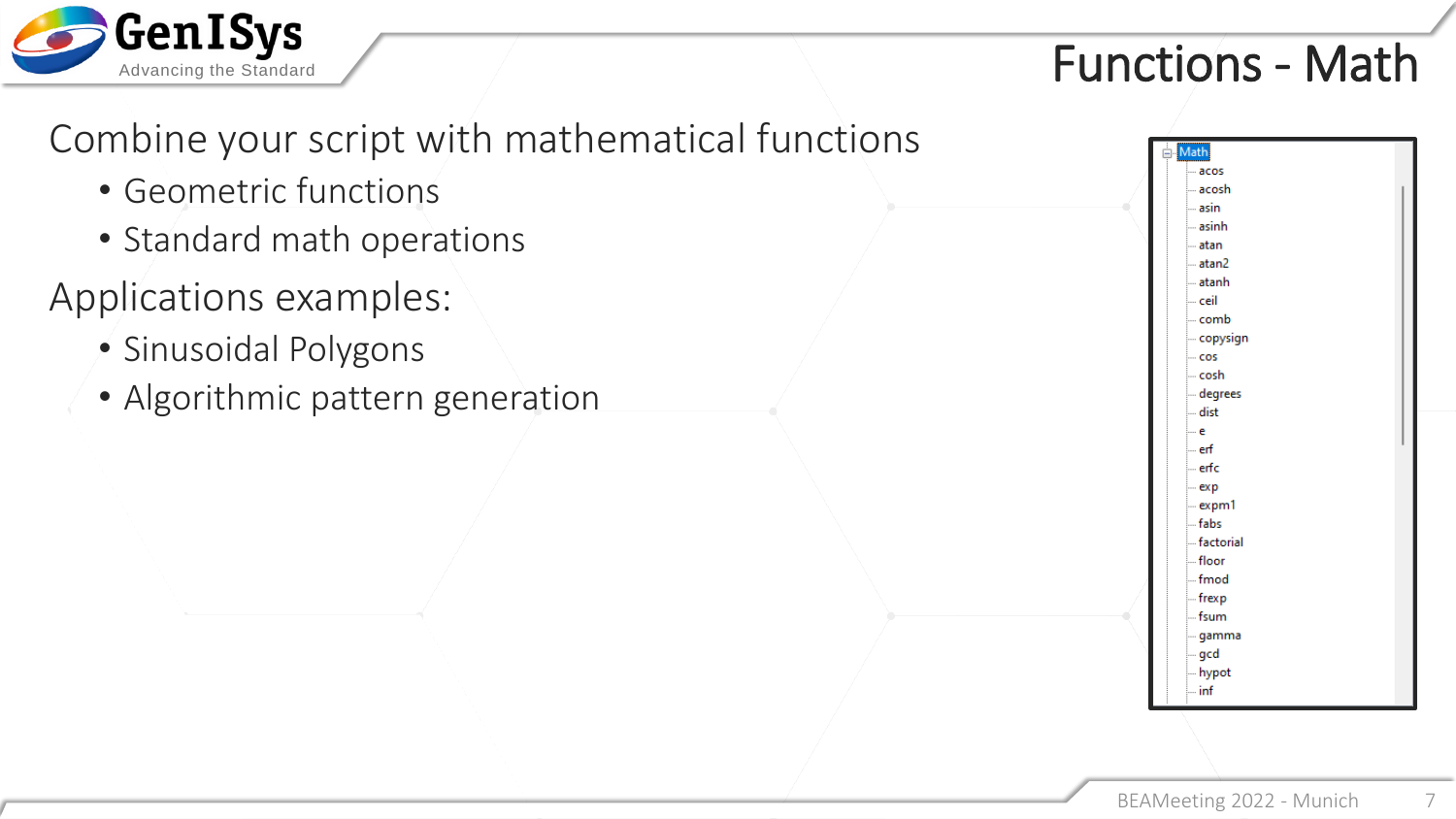

#### Functions - Examples

#### Library of samples

- Get a kickstart by using the prepare templates
- learn and adapt what LayoutPy can do quickly

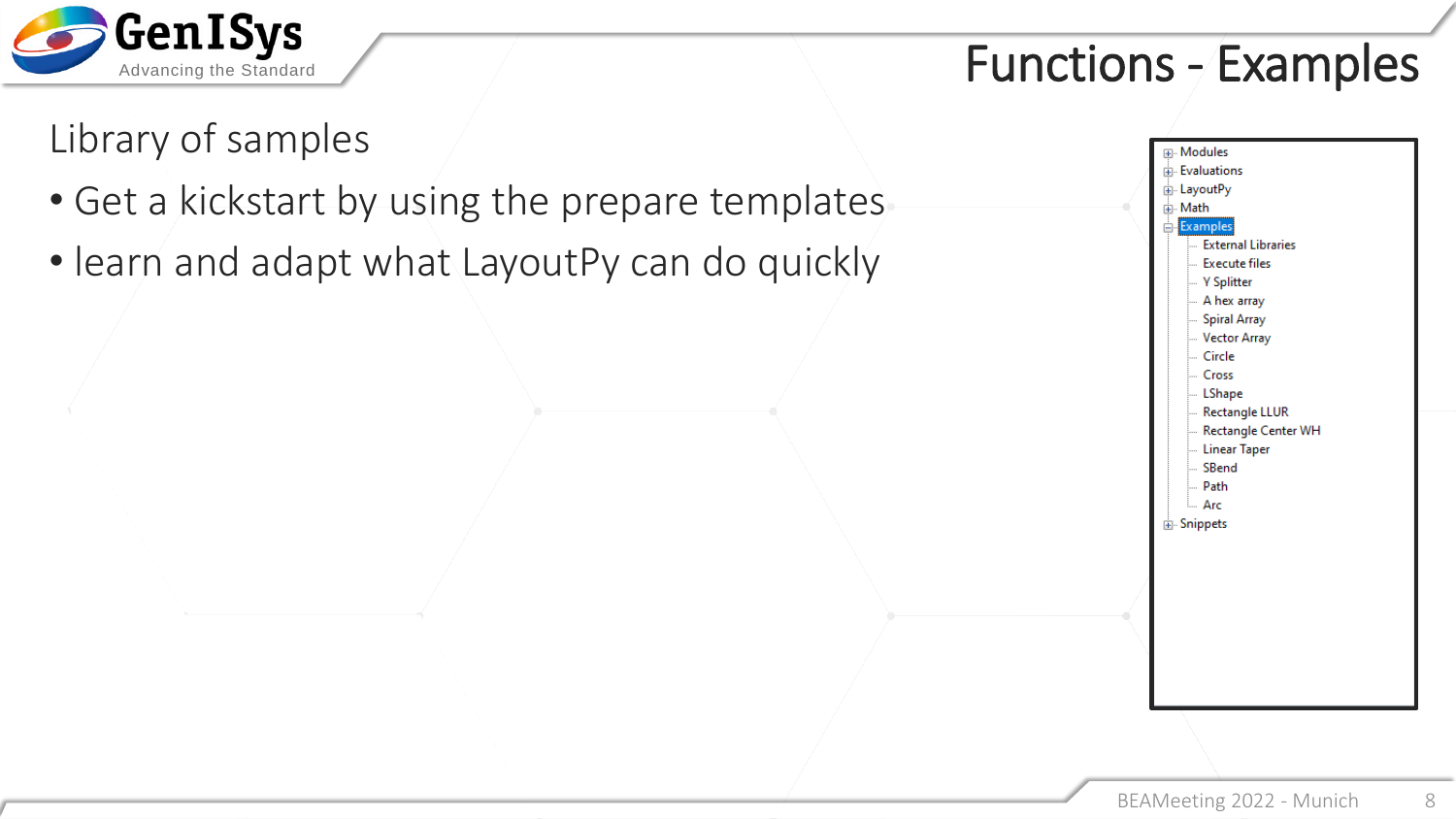

## Functions - Snippets

#### Custom Library

- Create you own templates and code snippets
- use a drag & drop to store and retrieve code snippets

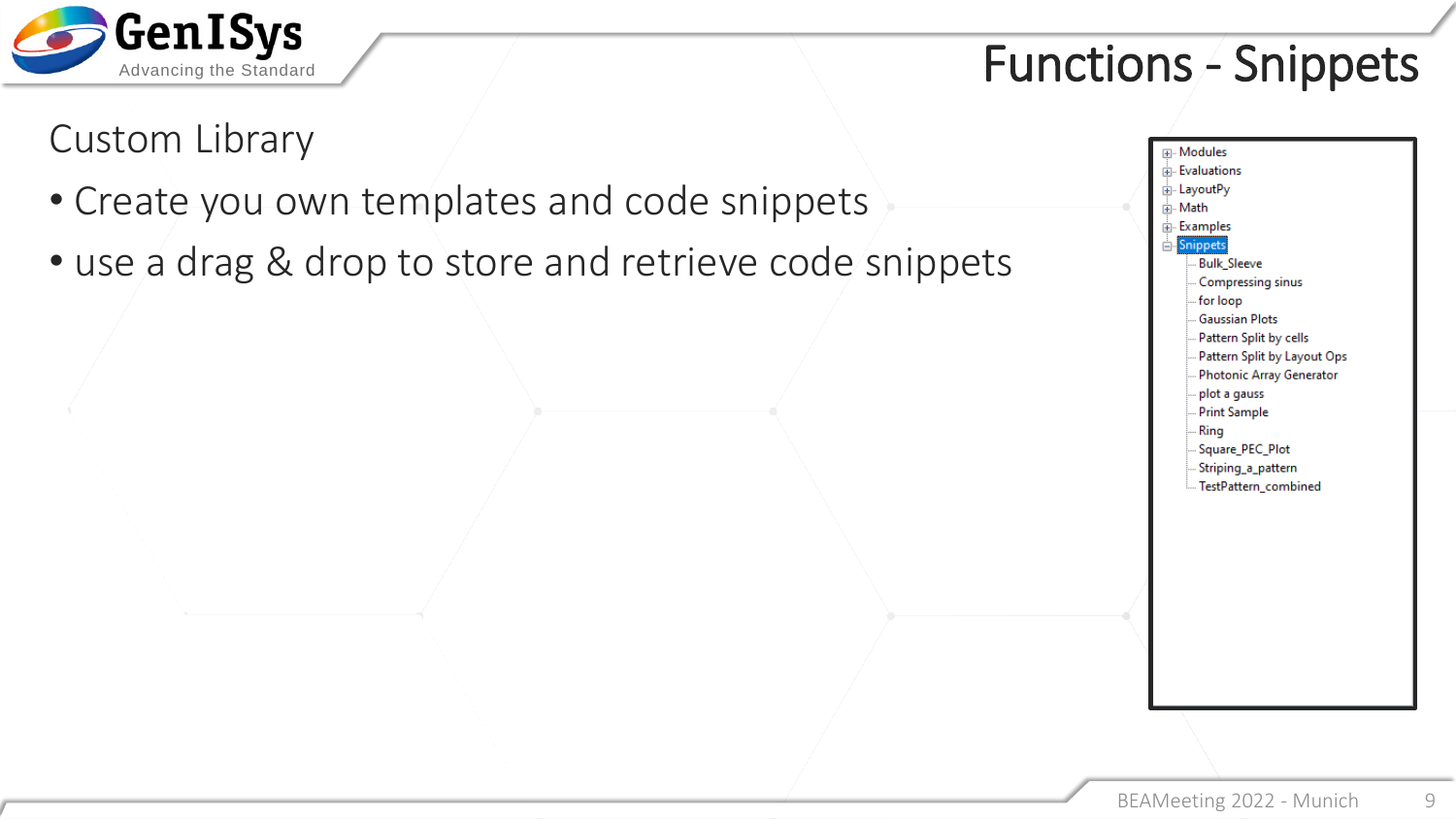

| Python Dialog<br>Python Script Label/Comment<br>$\overline{1}$ | X<br><b>E</b> -Modules<br>$\mathbf{F}$ . Evaluations<br>ட்ட LayoutPy<br>Framework<br>DB Units<br>Curve<br>Polygon<br>Circle<br>Cross<br>LShape<br>Rectangle LLUR<br>Rectangle Center WH<br><b>Taper</b><br>SBend<br>Path<br>Arc<br>Cells/Structure<br>- Hex Array<br>Spiral Array<br>Vector Array<br><b>⊕்</b> Math<br>$\mathbf{E}$ Examples<br><b>E</b> Snippets |
|----------------------------------------------------------------|-------------------------------------------------------------------------------------------------------------------------------------------------------------------------------------------------------------------------------------------------------------------------------------------------------------------------------------------------------------------|
|                                                                | OK<br>Cancel<br>Help<br>BEAMeeting 2022 - Munich<br>10                                                                                                                                                                                                                                                                                                            |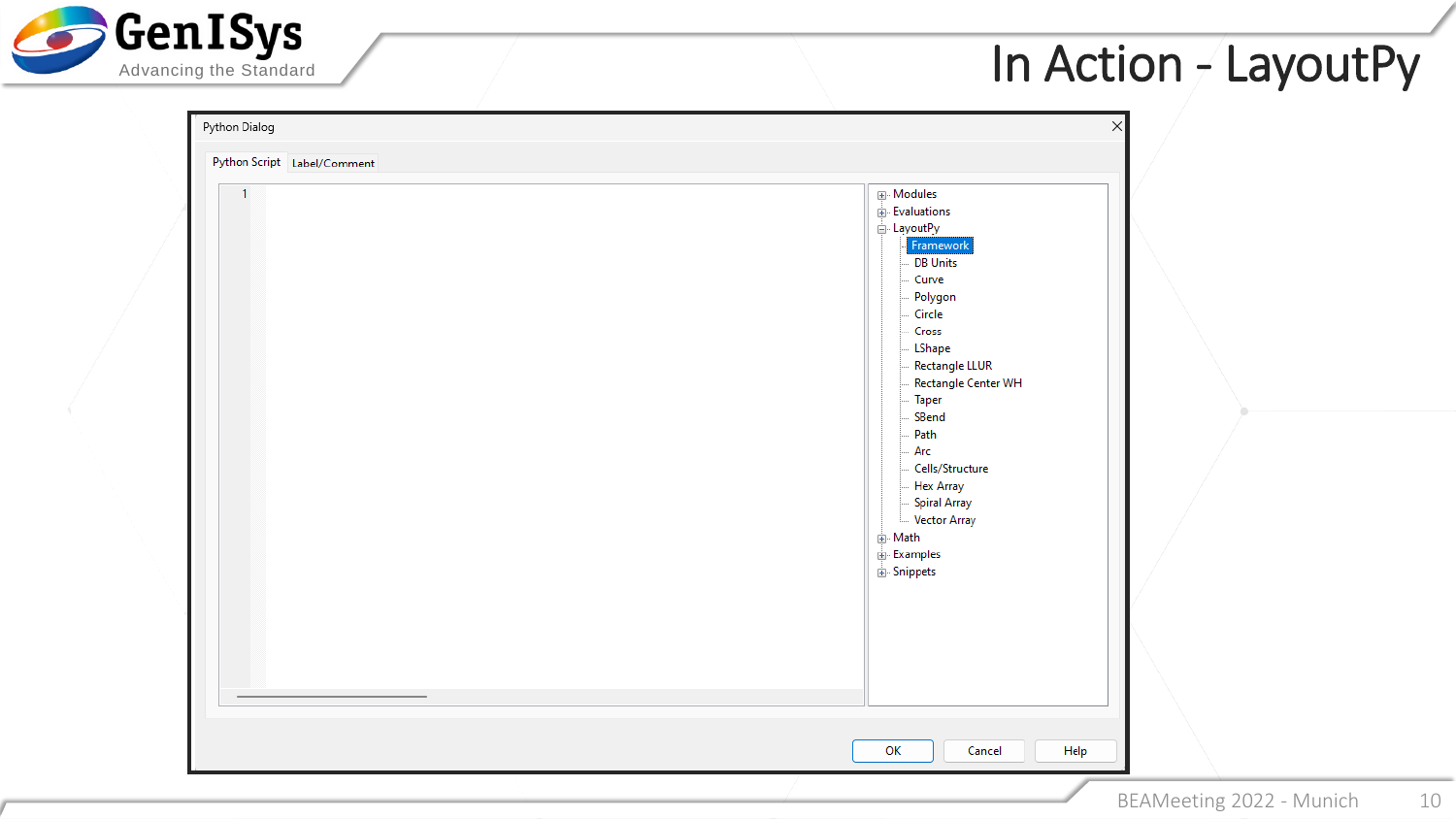

| from LAYOUTpy import*<br>1<br>$\overline{2}$<br>$db = Database()$<br>3<br>4 with Transaction(db) as txn:<br>5 <sub>1</sub><br>$\overline{6}$<br>$\overline{7}$<br>txn.insert( ** your element**)<br>8<br>9<br>db.close()<br>out1 = db.togobject()<br>10 <sub>1</sub><br>11<br>12 | <b>E</b> -Modules<br>$\mathbf{F}$ . Evaluations<br>். LayoutPy<br>Framework<br><b>DB Units</b><br>Curve<br>Polygon<br>Circle<br>Cross<br>LShape<br>Rectangle LLUR<br>Rectangle Center WH<br><b>Taper</b><br>SBend<br>Path<br>$-$ Arc<br>- Cells/Structure<br>- Hex Array<br>Spiral Array<br>Vector Array<br>ட் Math<br>$\mathbf{E}$ Examples<br><b>E</b> . Snippets |  |
|----------------------------------------------------------------------------------------------------------------------------------------------------------------------------------------------------------------------------------------------------------------------------------|---------------------------------------------------------------------------------------------------------------------------------------------------------------------------------------------------------------------------------------------------------------------------------------------------------------------------------------------------------------------|--|
|----------------------------------------------------------------------------------------------------------------------------------------------------------------------------------------------------------------------------------------------------------------------------------|---------------------------------------------------------------------------------------------------------------------------------------------------------------------------------------------------------------------------------------------------------------------------------------------------------------------------------------------------------------------|--|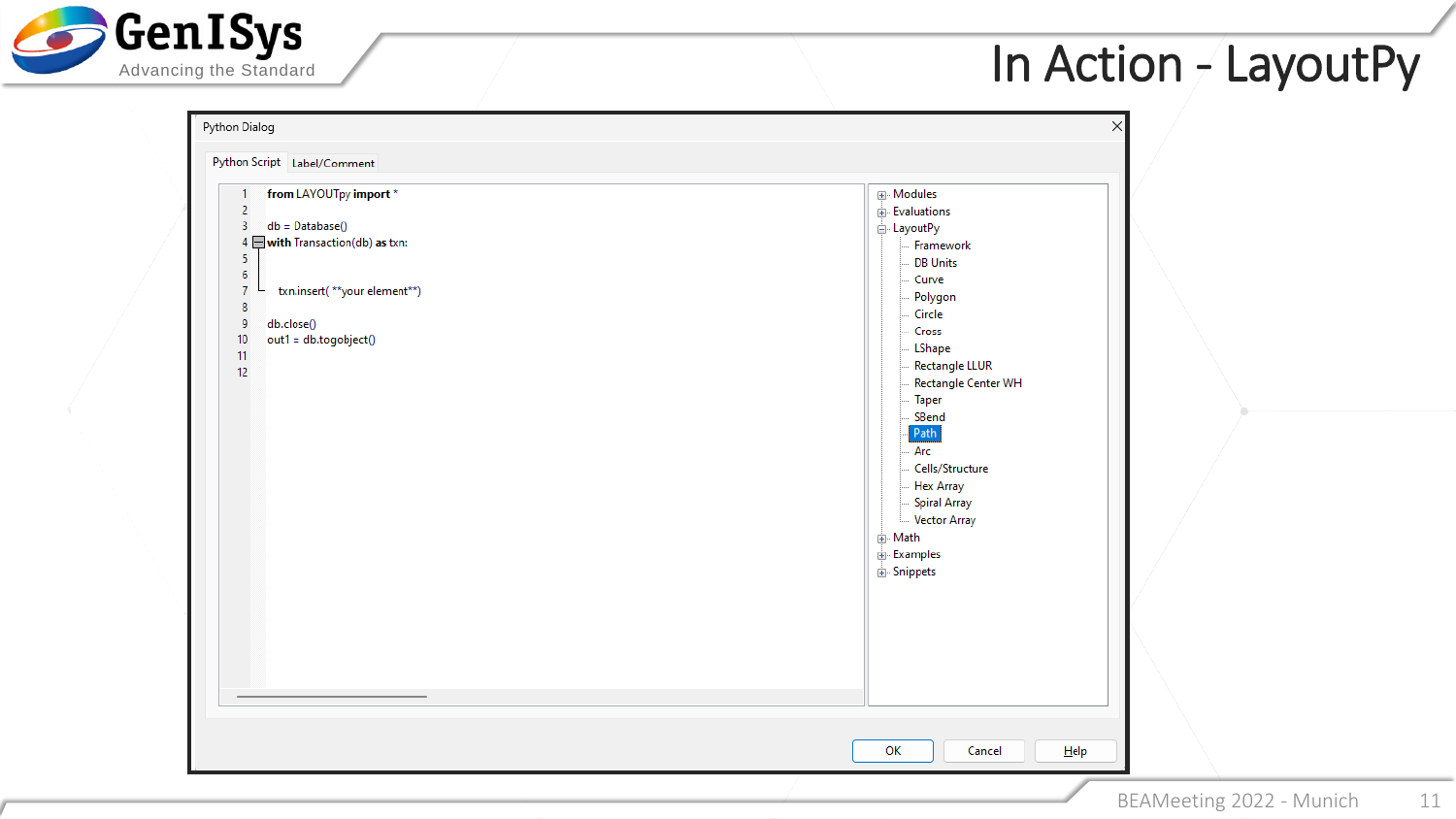

| $\overline{2}$<br>$\mathbb{H}$ Evaluations<br>$db = Database()$<br>3<br>். LayoutPy<br>4 With Transaction(db) as txn:<br>Framework<br>5<br><b>DB Units</b><br>$\boldsymbol{6}$<br>path1 = Path((-5000, 0), (0, 0), 100, layer=11)<br>Curve<br>$\overline{7}$<br>txn.insert(path1)<br>Polygon<br>$\bf{8}$<br>Circle<br>9<br>Cross<br>10 <sub>1</sub><br>db.close()<br>LShape<br>out1 = db.togobject()<br>11<br>Rectangle LLUR<br>12<br>Rectangle Center WH<br>13<br>- Taper<br>SBend<br>Path<br>Arc<br>- Cells/Structure<br>- Hex Array<br>Spiral Array<br>Vector Array<br>ட் Math<br>ட். Examples<br><b>E</b> Snippets<br>OK<br>Cancel<br>$H$ elp | Python Script Label/Comment<br>from LAYOUTpy import *<br>-1 | <b>E</b> -Modules |  |
|---------------------------------------------------------------------------------------------------------------------------------------------------------------------------------------------------------------------------------------------------------------------------------------------------------------------------------------------------------------------------------------------------------------------------------------------------------------------------------------------------------------------------------------------------------------------------------------------------------------------------------------------------|-------------------------------------------------------------|-------------------|--|
|                                                                                                                                                                                                                                                                                                                                                                                                                                                                                                                                                                                                                                                   |                                                             |                   |  |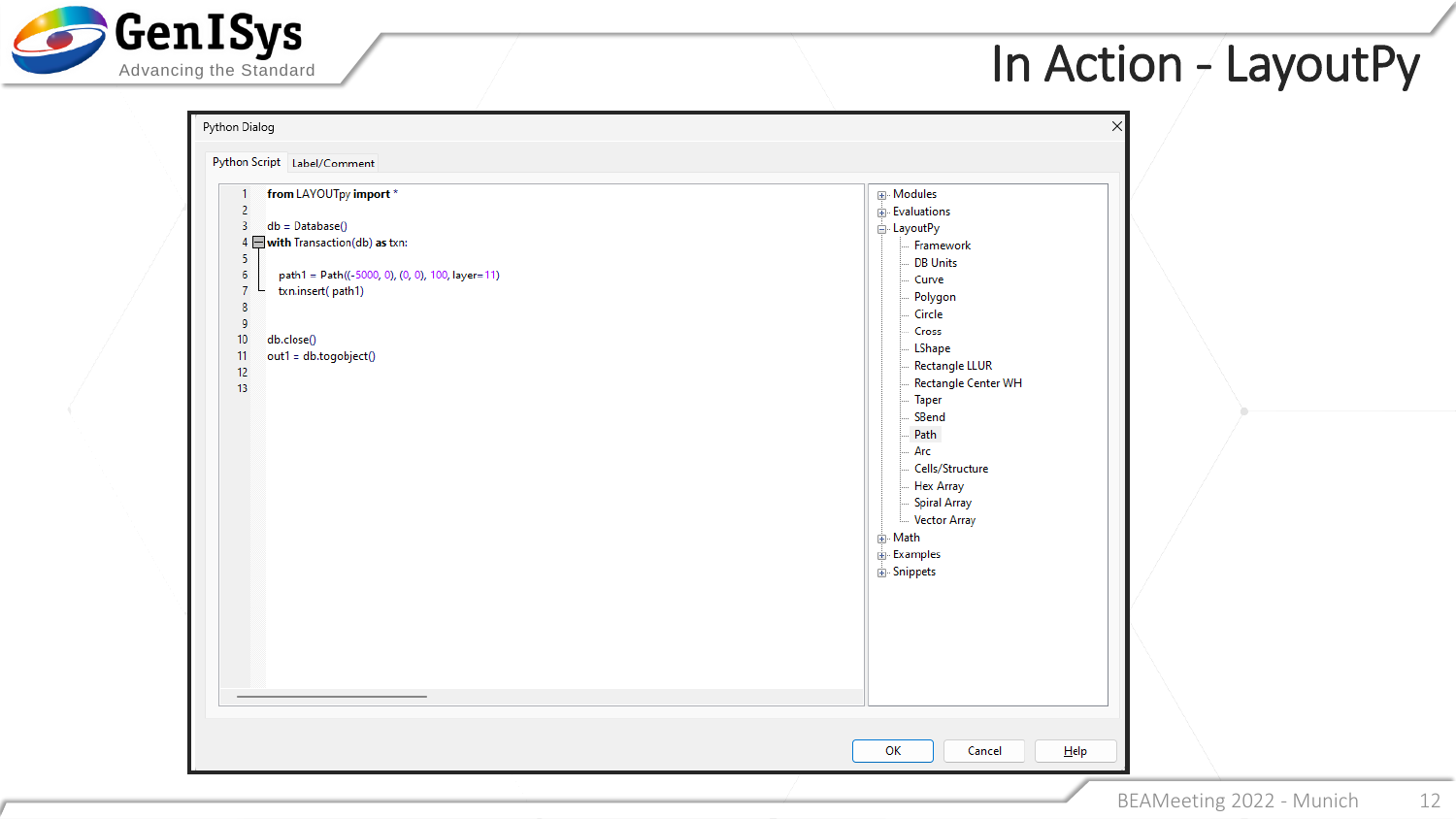

| <u>. De estados de la contrada de la contrada de la contrada de la contrada de la contrada de la contrada de la c</u> |  |  |
|-----------------------------------------------------------------------------------------------------------------------|--|--|
|                                                                                                                       |  |  |
|                                                                                                                       |  |  |
|                                                                                                                       |  |  |
|                                                                                                                       |  |  |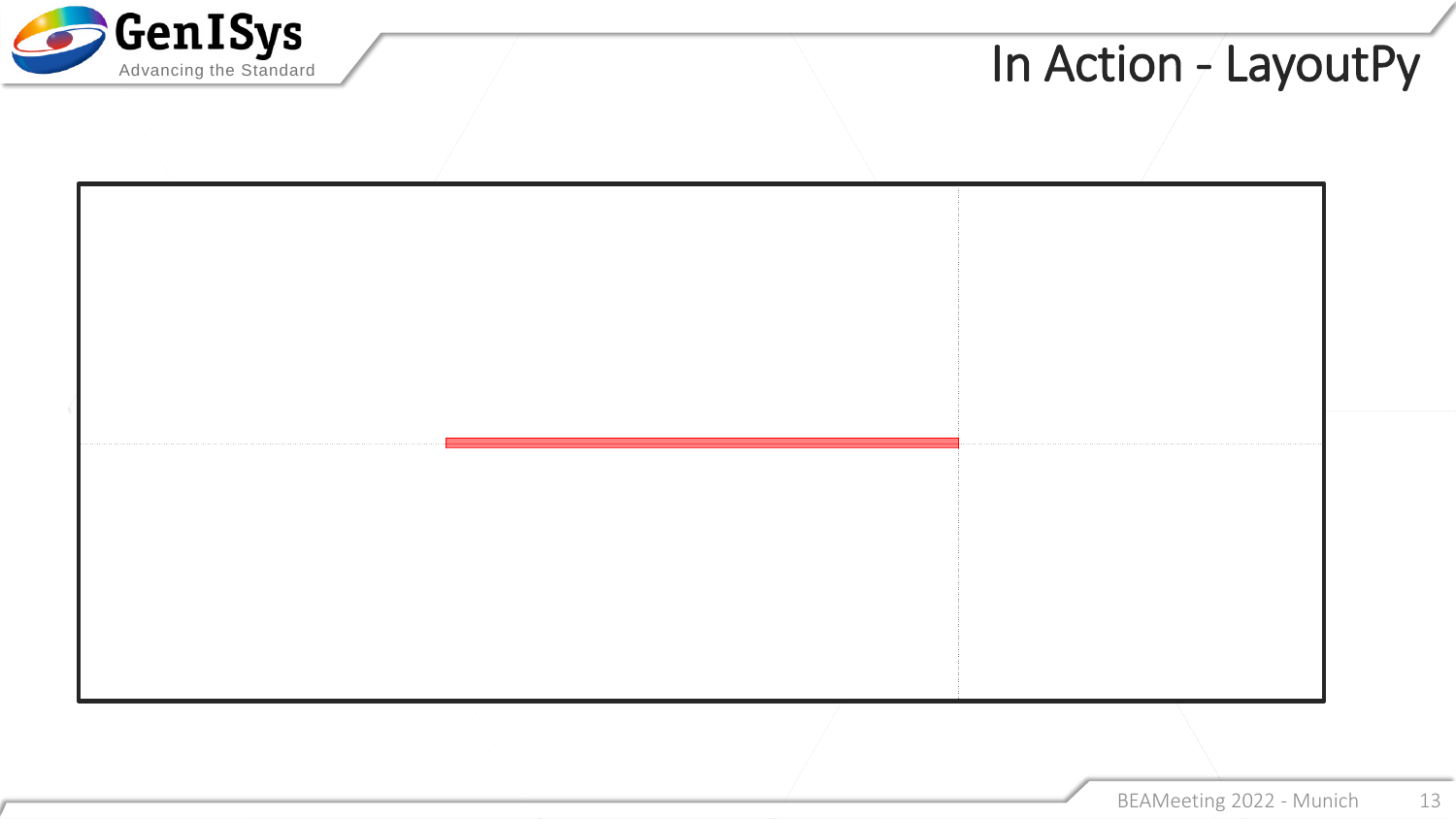

| from LAYOUTpy import*<br>$\overline{2}$<br>$\overline{\mathbf{3}}$<br>$db = Database()$<br>4 With Transaction(db) as txn:<br>$\overline{5}$<br>$\boldsymbol{6}$<br>path1 = Path((-5000, 0), (0, 0), 100, layer=11)<br>$\overline{7}$<br>txn.insert(path1)<br>$\bf{8}$<br>$\overline{9}$<br>10<br>db.close()<br>out1 = db.togobject()<br>11<br>12<br>13 | 田· Modules<br>$\mathbb{H}$ Evaluations<br>். LayoutPy<br>Framework<br><b>DB Units</b><br>Curve<br>Polygon<br>Circle<br>Cross<br>LShape<br><b>Rectangle LLUR</b><br>Rectangle Center WH<br><b>Taper</b><br>SBend<br>Path<br>Arc<br>Cells/Structure<br><b>Hex Array</b><br>Spiral Array<br>Vector Array<br>ட் Math<br>$\frac{1}{2}$ Examples<br><b>E.</b> Snippets |  |
|--------------------------------------------------------------------------------------------------------------------------------------------------------------------------------------------------------------------------------------------------------------------------------------------------------------------------------------------------------|------------------------------------------------------------------------------------------------------------------------------------------------------------------------------------------------------------------------------------------------------------------------------------------------------------------------------------------------------------------|--|
|                                                                                                                                                                                                                                                                                                                                                        |                                                                                                                                                                                                                                                                                                                                                                  |  |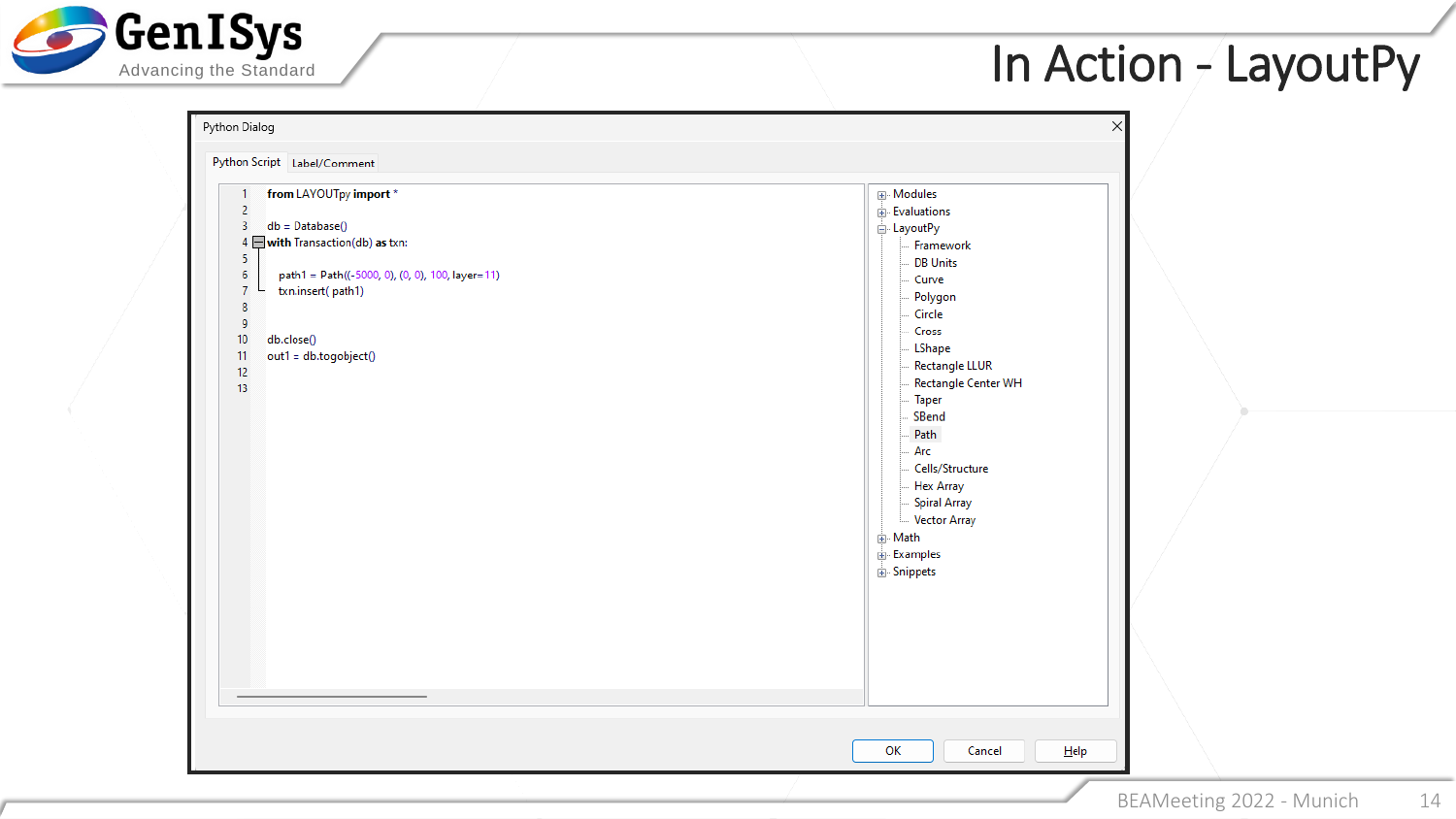

| from LAYOUTpy import*<br>-1<br>$\overline{2}$<br>$db = Database()$<br>3<br>4 $\Box$ with Transaction(db) as txn:<br>5<br>$\boldsymbol{6}$<br>path1 = Path((-5000, 0), (0, 0), 100, layer=11)<br>$\boldsymbol{7}$<br>txn.insert(path1)<br>$\bf{8}$<br>bend1 = Sbend((0, 0),(5000, 2000), 100, (2500, 0), (2500, 2000), layer=11)<br>9<br>txn.insert(bend1)<br>$10\,$<br>11<br>12<br>db.close()<br>out1 = db.togobject()<br>13<br>14<br>15 | 田· Modules<br>$\mathbf{F}$ Evaluations<br><b>E</b> LayoutPy<br>Framework<br><b>DB Units</b><br>Curve<br>Polygon<br>Circle<br>Cross<br><b>LShape</b><br>Rectangle LLUR<br>Rectangle Center WH<br><b>Taper</b><br>SBend<br>Path<br>Arc<br>Cells/Structure<br>Hex Array<br><b>Spiral Array</b><br>Vector Array<br><b>⊕் Math</b><br><b>Examples</b><br><b>E</b> . Snippets |  |
|------------------------------------------------------------------------------------------------------------------------------------------------------------------------------------------------------------------------------------------------------------------------------------------------------------------------------------------------------------------------------------------------------------------------------------------|-------------------------------------------------------------------------------------------------------------------------------------------------------------------------------------------------------------------------------------------------------------------------------------------------------------------------------------------------------------------------|--|
|------------------------------------------------------------------------------------------------------------------------------------------------------------------------------------------------------------------------------------------------------------------------------------------------------------------------------------------------------------------------------------------------------------------------------------------|-------------------------------------------------------------------------------------------------------------------------------------------------------------------------------------------------------------------------------------------------------------------------------------------------------------------------------------------------------------------------|--|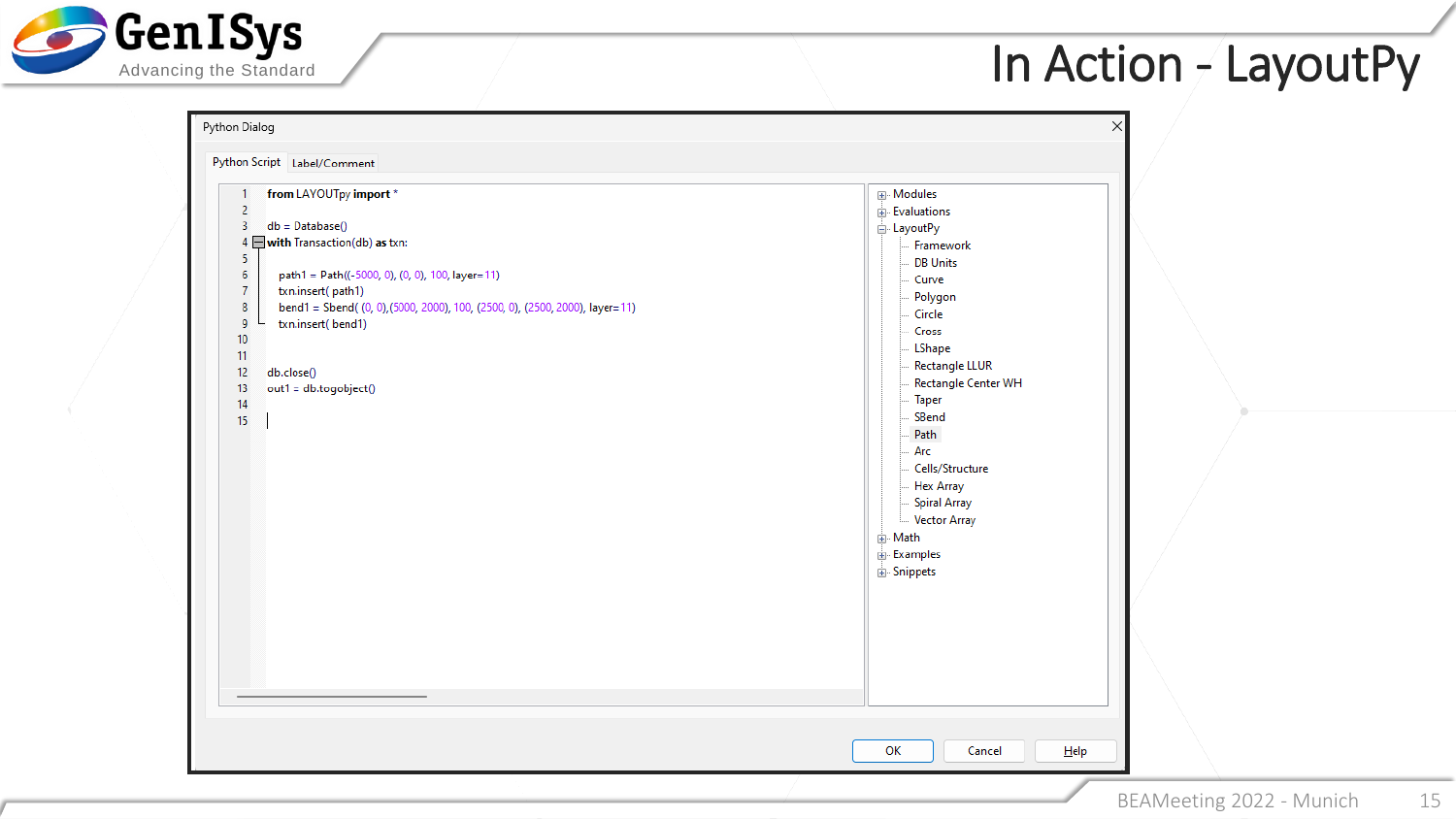

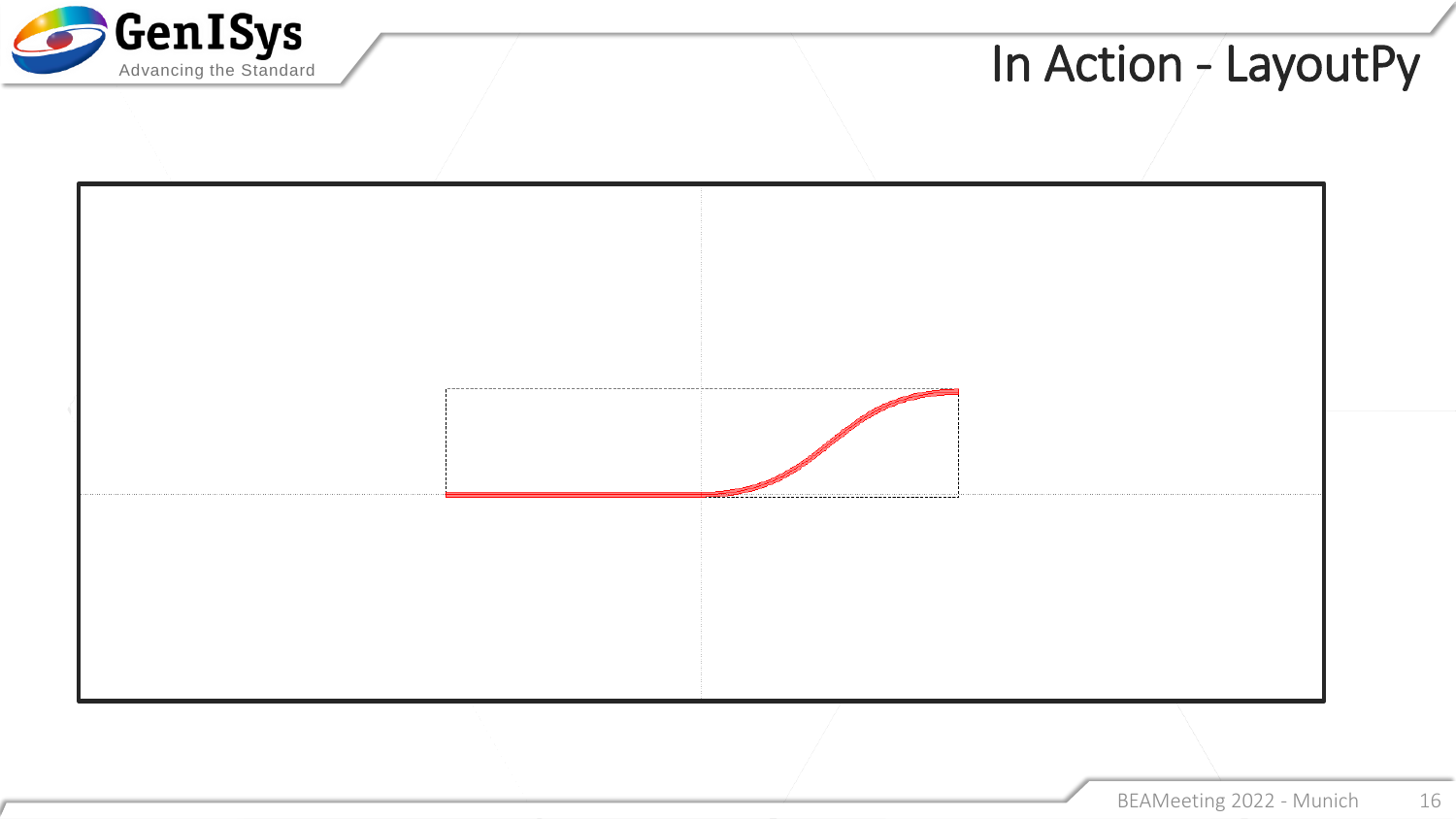

| from LAYOUTpy import*<br>1<br>$\overline{2}$<br>$db = Database()$<br>3<br>4 With Transaction(db) as txn:<br>5 <sub>1</sub><br>$\overline{6}$<br>path1 = Path((-5000, 0), (0, 0), 100, layer=11)<br>$\mathbf{7}$<br>txn.insert(path1)<br>$\bf{8}$<br>bend1 = Sbend((0, 0),(5000, 2000), 100, (2500, 0), (2500, 2000), layer=11)<br>9<br>txn.insert(bend1)<br>10 <sub>1</sub><br>11<br>12 <sub>2</sub><br>db.close()<br>13<br>out1 = db.togobject()<br>14<br>15 | <b>E</b> -Modules<br>Evaluations<br><b>்.</b> LayoutPy<br>- Framework<br><b>DB Units</b><br>Curve<br>Polygon<br>Circle<br>Cross<br>LShape<br>Rectangle LLUR<br><b>Rectangle Center WH</b><br>Taper<br>SBend<br>Path<br>Arc<br>Cells/Structure<br>- Hex Array<br>Spiral Array<br><b>Vector Array</b><br><b>⊕்</b> Math<br>$\mathbf{E}$ Examples<br><b>E</b> . Snippets |  |
|---------------------------------------------------------------------------------------------------------------------------------------------------------------------------------------------------------------------------------------------------------------------------------------------------------------------------------------------------------------------------------------------------------------------------------------------------------------|-----------------------------------------------------------------------------------------------------------------------------------------------------------------------------------------------------------------------------------------------------------------------------------------------------------------------------------------------------------------------|--|
|                                                                                                                                                                                                                                                                                                                                                                                                                                                               |                                                                                                                                                                                                                                                                                                                                                                       |  |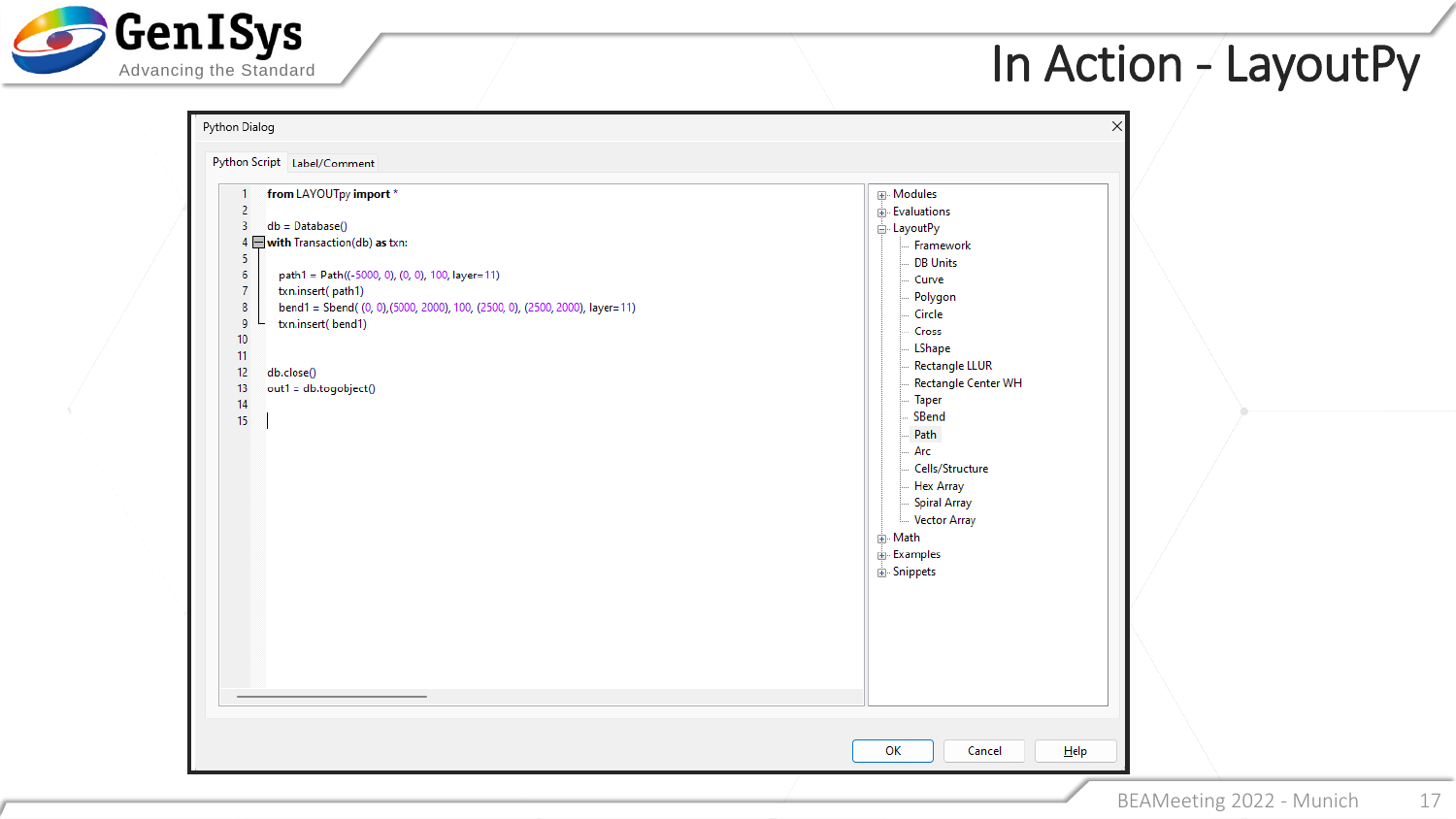

| from LAYOUTpy import *<br>$\overline{2}$<br>3<br>$db = Database()$<br>4 With Transaction(db) as txn:<br>5<br>$\boldsymbol{6}$<br>path1 = Path((-5000, 0), (0, 0), 100, layer=11)<br>$\overline{7}$<br>txn.insert(path1)<br>$\bf{8}$<br>bend1 = Sbend((0, 0),(5000, 2000), 100, (2500, 0), (2500, 2000), layer=11)<br>$\overline{9}$<br>txn.insert(bend1)<br>bend1 = Sbend((0,0),(5000, -2000), 100, (2500, 0), (2500, -2000), layer=11)<br>10<br>txn.insert(bend1)<br>11<br>12<br>13<br>14<br>db.close()<br>out1 = db.togobject()<br>15<br>16 | <b>E</b> -Modules<br>Evaluations<br><b>o</b> . LayoutPy<br>Framework<br><b>DB Units</b><br>Curve<br>Polygon<br>Circle<br>Cross<br><b>LShape</b><br>Rectangle LLUR<br>Rectangle Center WH<br><b>Taper</b><br>SBend<br>Path<br>Arc<br>Cells/Structure<br><b>Hex Array</b><br>Spiral Array<br>Vector Array<br>ட் Math<br>Examples<br><b>E</b> . Snippets<br>OK<br>Cancel<br>Help |  |  |  |
|-----------------------------------------------------------------------------------------------------------------------------------------------------------------------------------------------------------------------------------------------------------------------------------------------------------------------------------------------------------------------------------------------------------------------------------------------------------------------------------------------------------------------------------------------|-------------------------------------------------------------------------------------------------------------------------------------------------------------------------------------------------------------------------------------------------------------------------------------------------------------------------------------------------------------------------------|--|--|--|
|-----------------------------------------------------------------------------------------------------------------------------------------------------------------------------------------------------------------------------------------------------------------------------------------------------------------------------------------------------------------------------------------------------------------------------------------------------------------------------------------------------------------------------------------------|-------------------------------------------------------------------------------------------------------------------------------------------------------------------------------------------------------------------------------------------------------------------------------------------------------------------------------------------------------------------------------|--|--|--|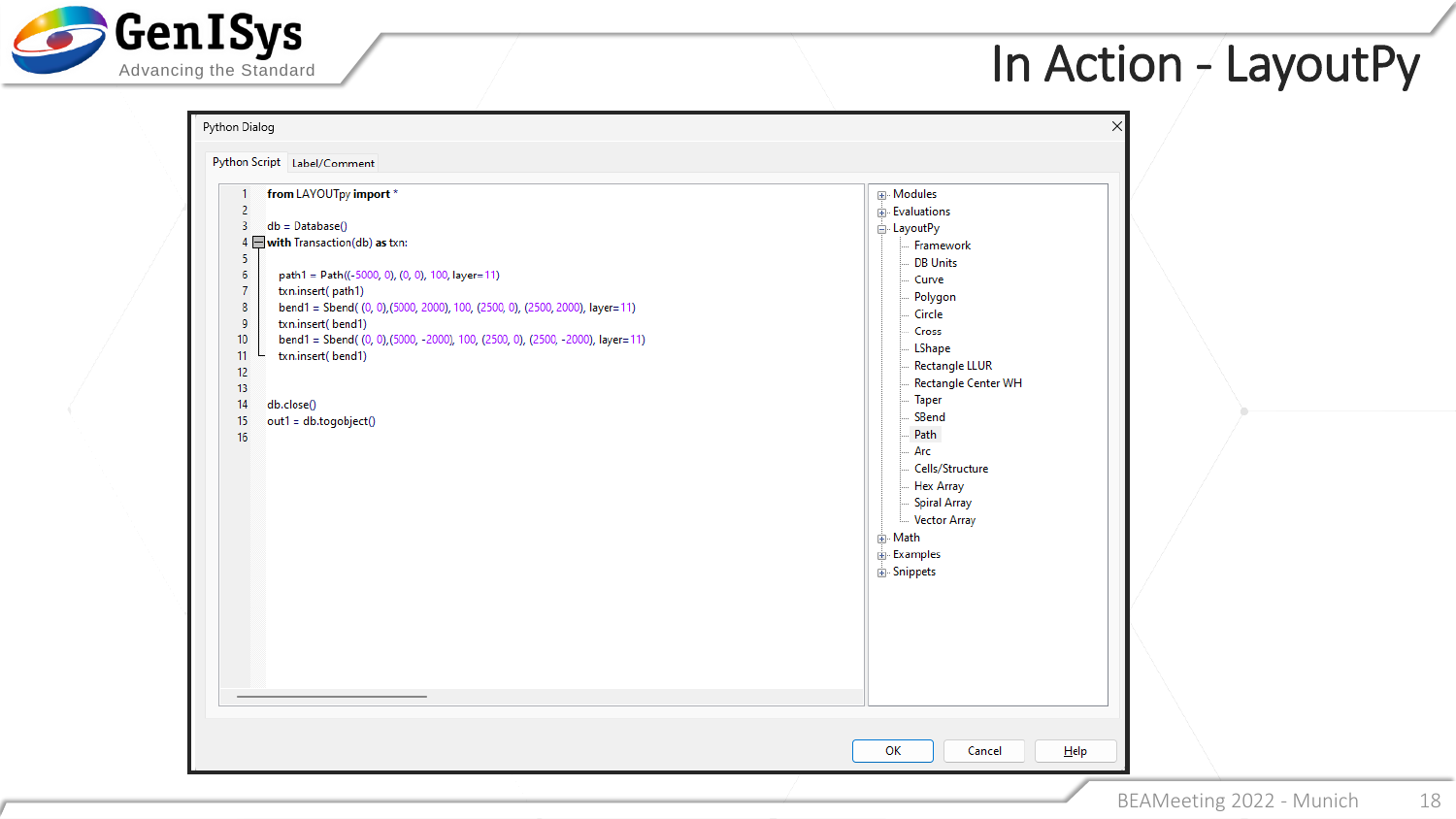

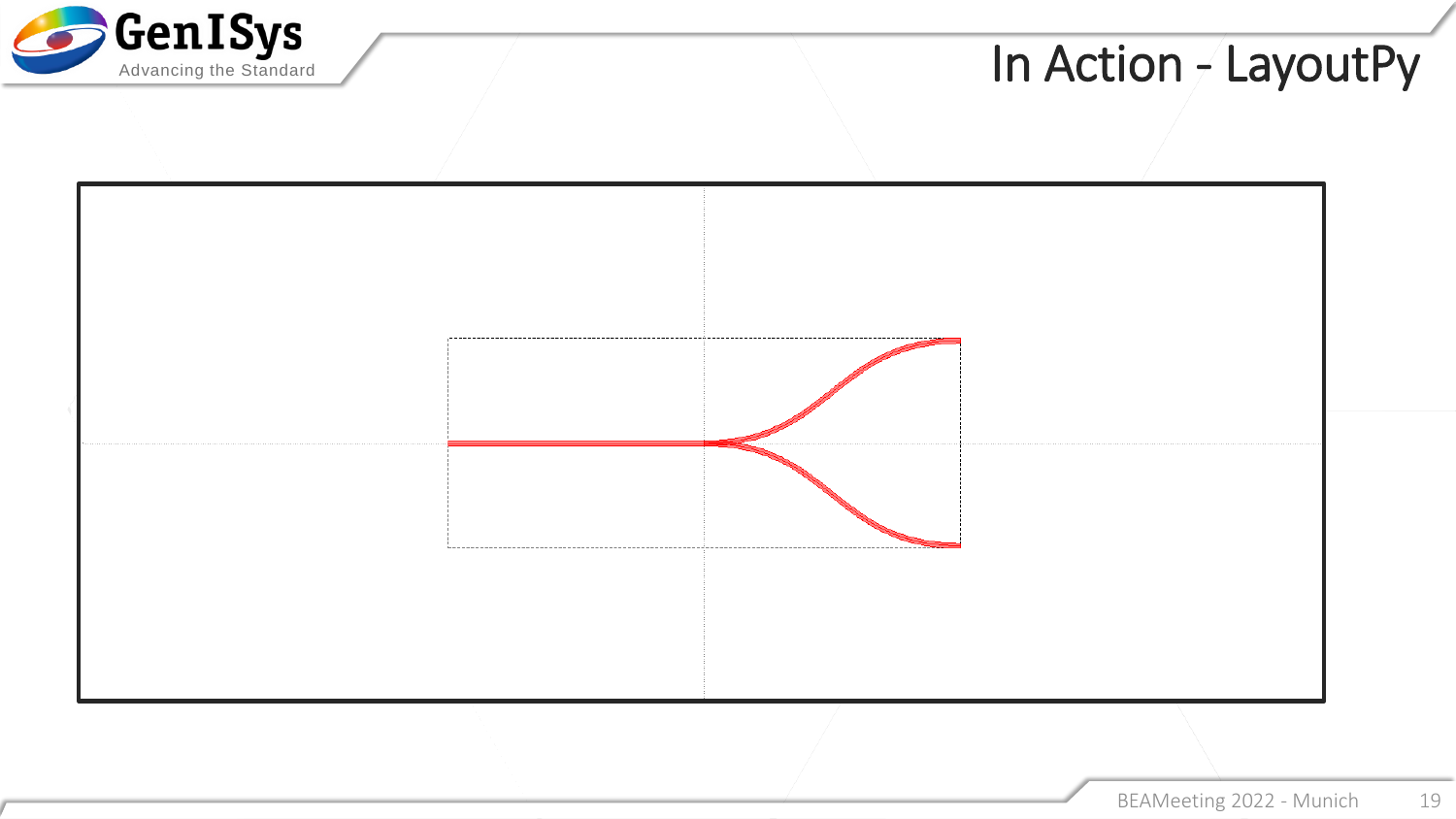

#### **Topics**

- Overview of the Python Module
	- Functions
	- Evaluations
	- LayoutPy
- Application
	- Tester for avoiding frequency issues on the tool
	- Populating an arbitrary shape with Photonic crystals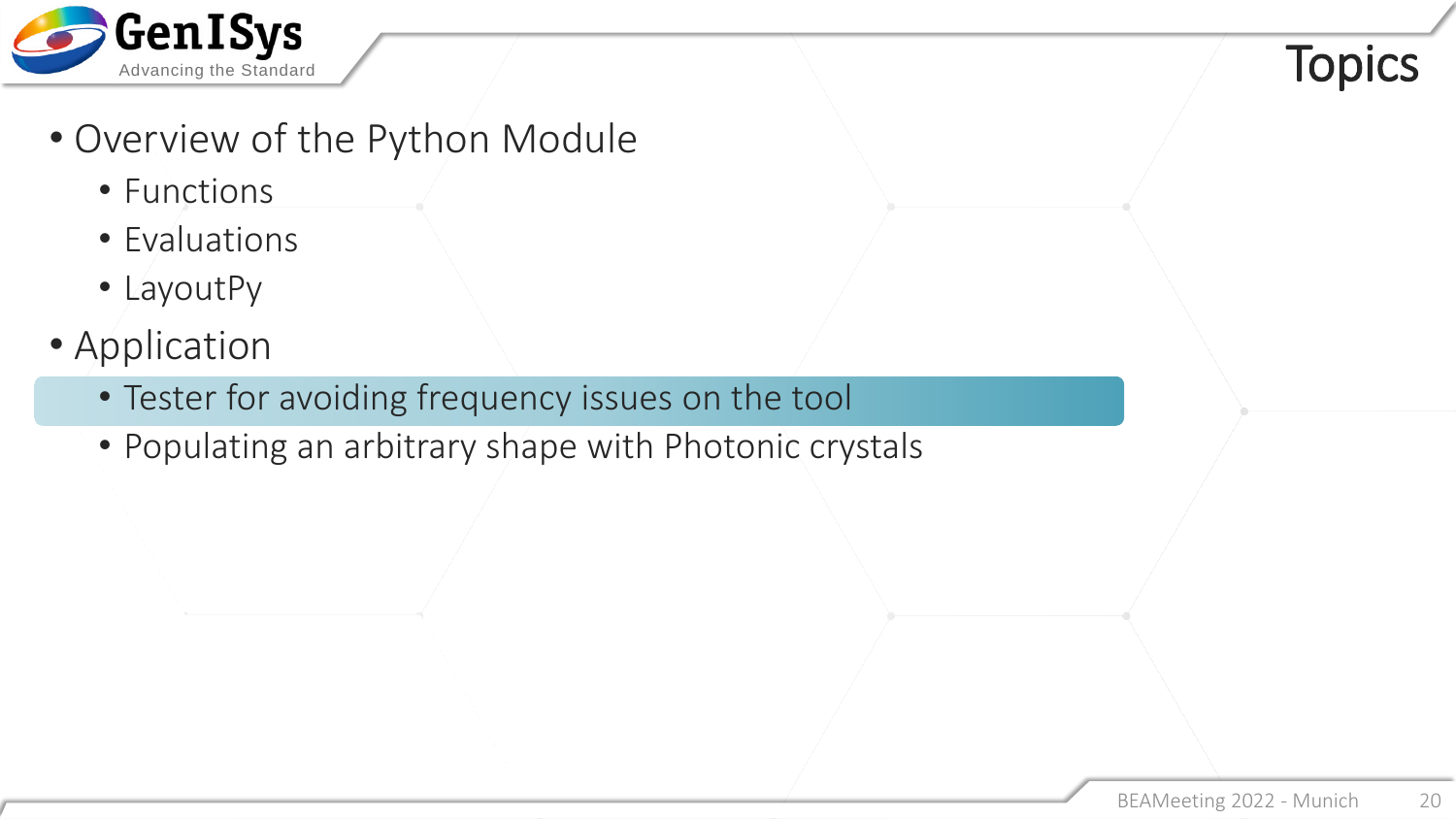

## Check for frequencies

- Use Case :
	- Overlap method Split dose between fields

To mitigate stitch issue, the overlap region is written 2 times with half dose from each field.



- Issue :
	- The dose factor becomes 0.5
	- Leading to use max frequency of the tool

#### Lets go to BEAMER

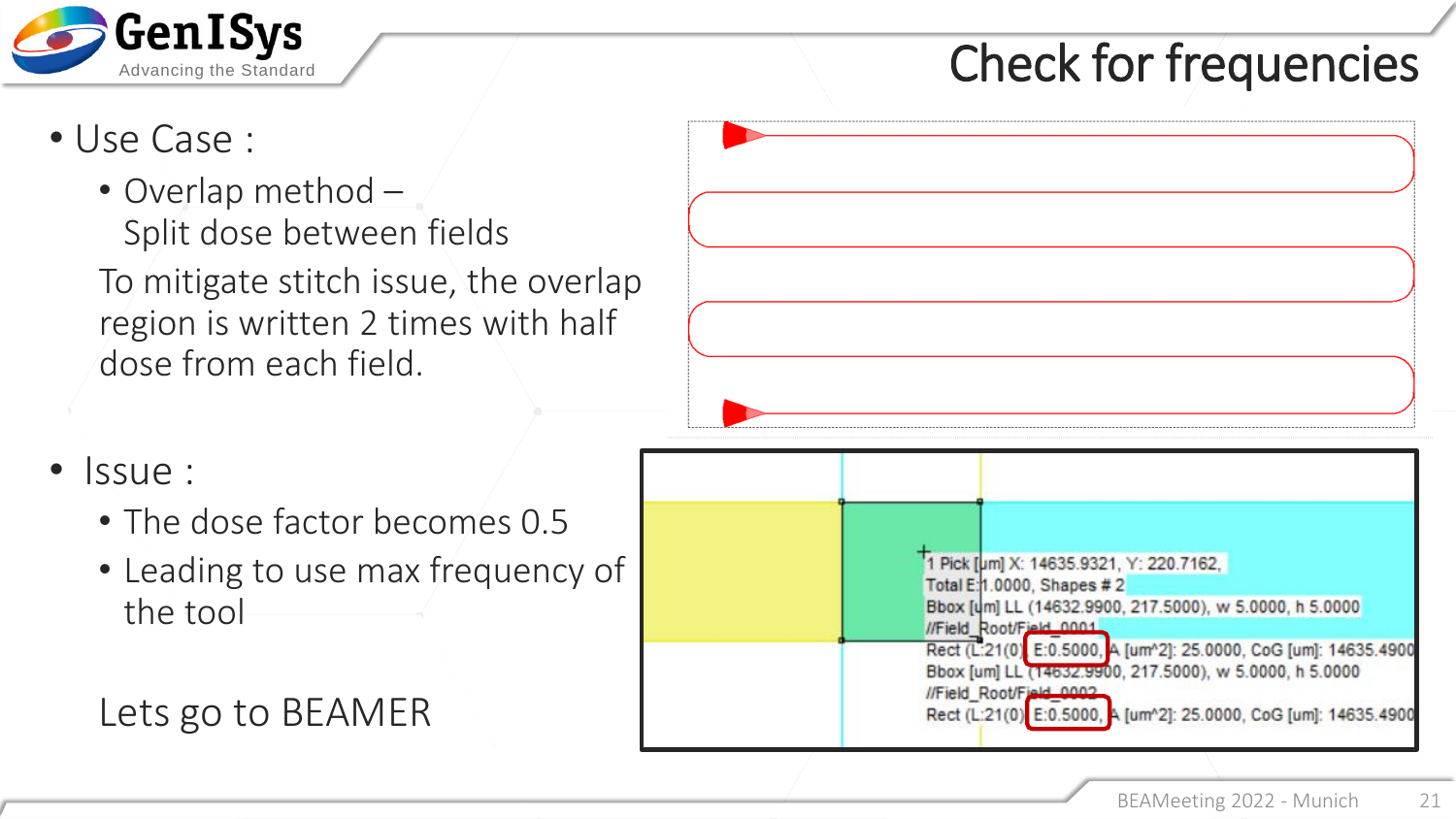

## Live demo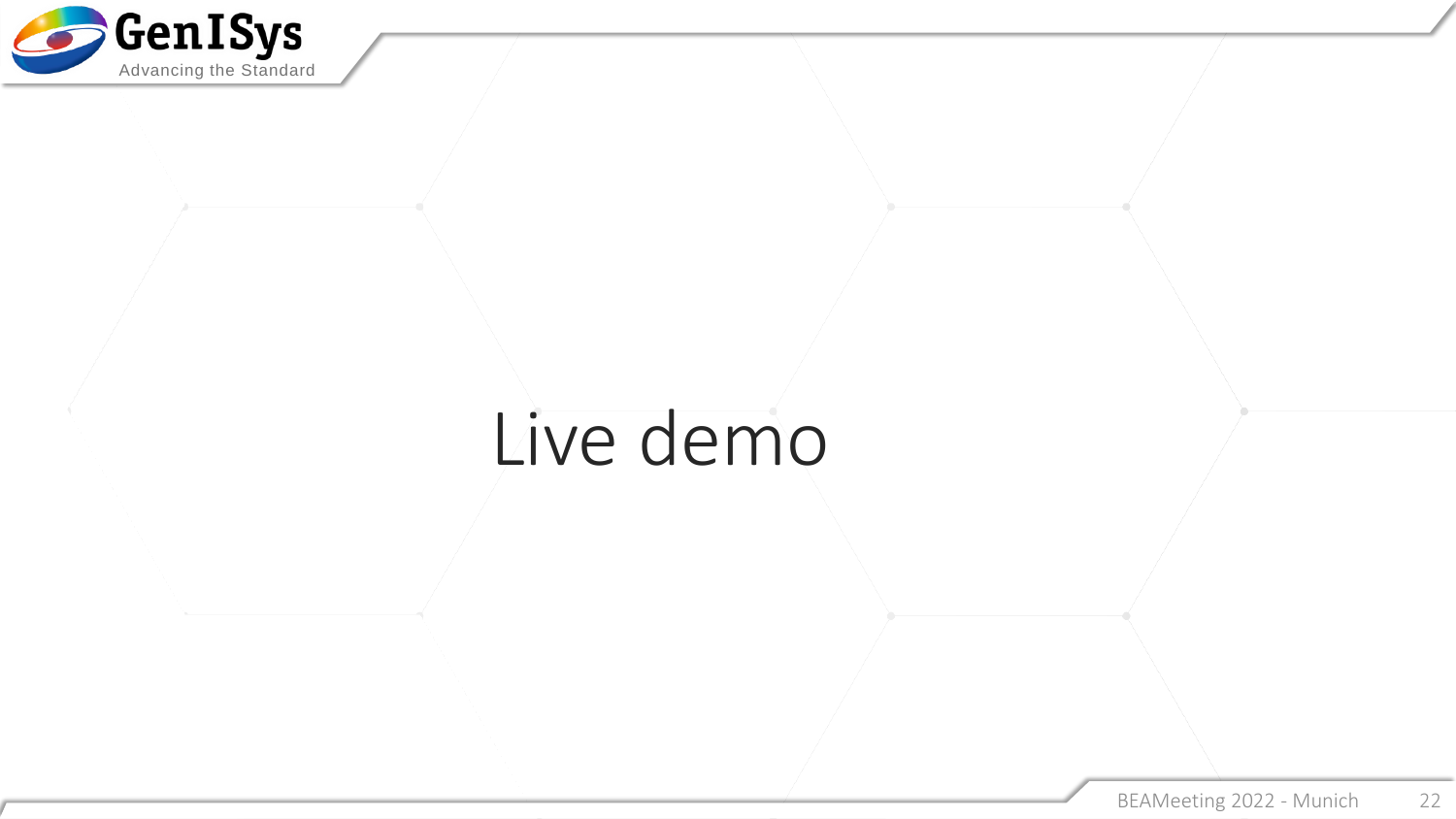

#### **Topics**

- Overview of the Python Module
	- Functions
	- Evaluations
	- LayoutPy
- Application
	- Tester for avoiding frequency issues on the tool
	- Populating an arbitrary shape with Photonic crystals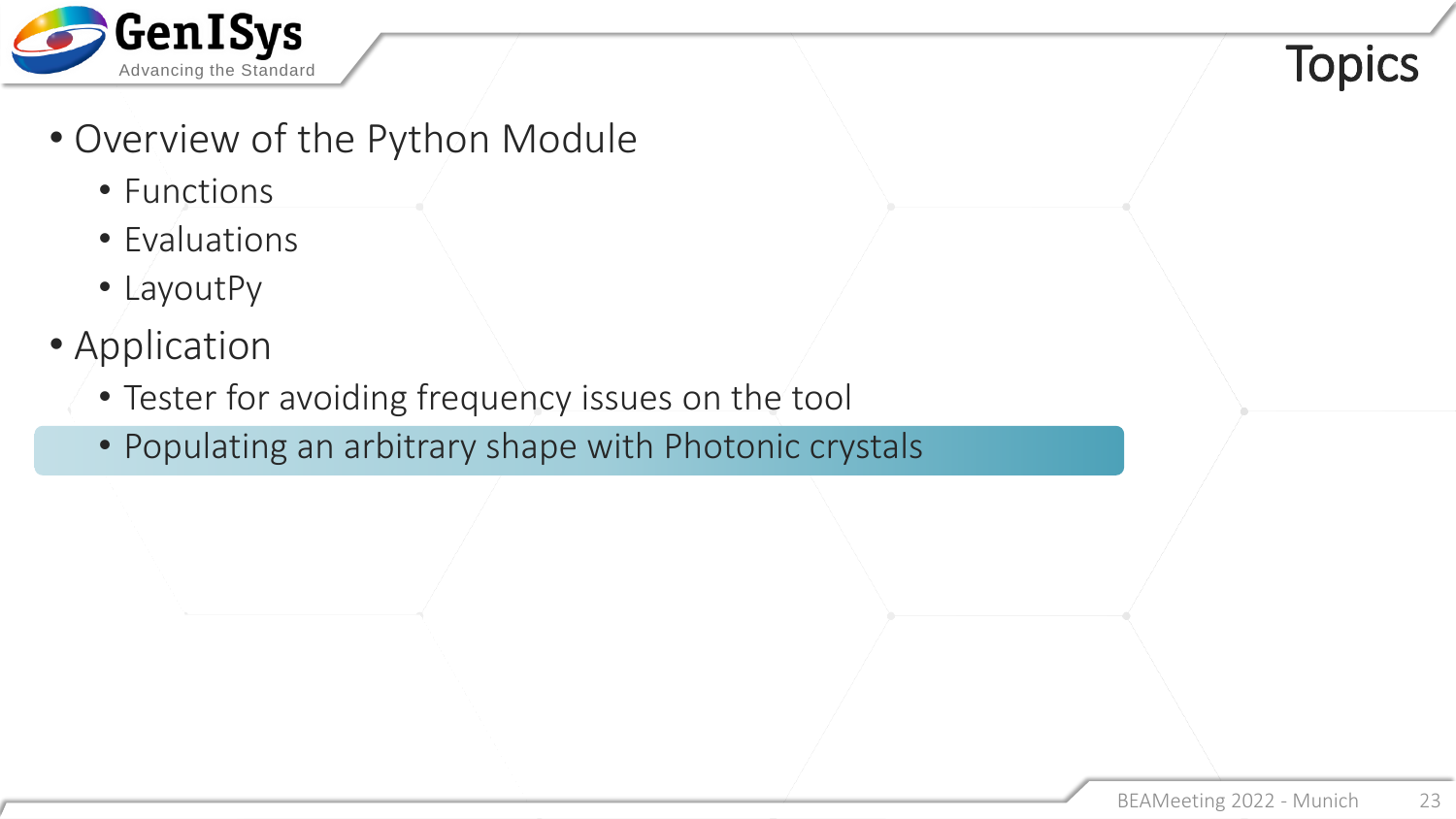

## Populating arbitary shapes with patterns

- Photonics is a growing field of applications and often you are faced with the challenge to write large areas with a predefined pattern.
- This sample case will show:
	- A way to generate a unit cell like reference pattern
	- Take a given main field size and populate the unit cell into that mainfield
	- Generate a pattern automatically pending on the stencil pattern dimensions
	- Generate the final pattern using field control and writing control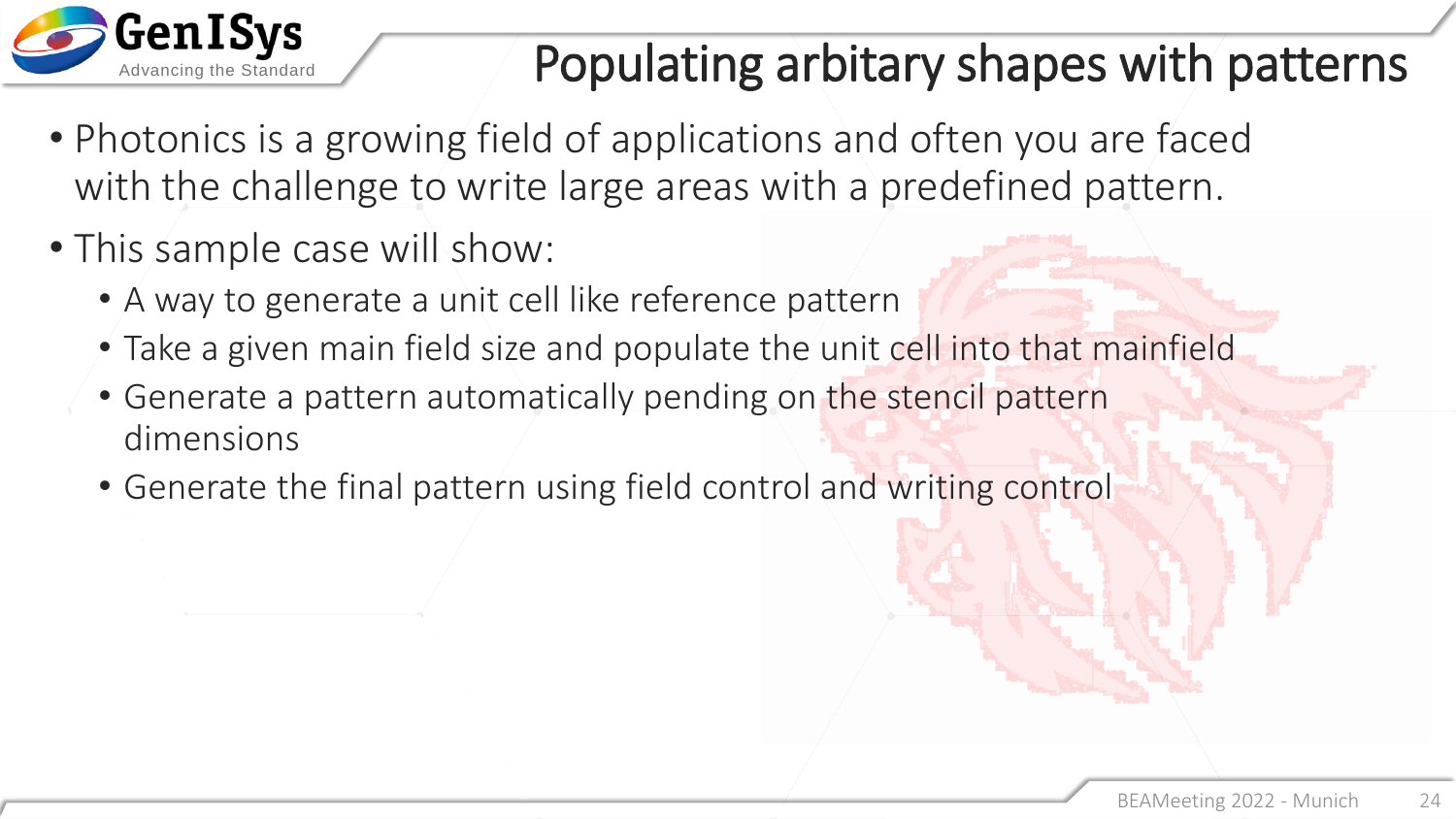

## Live demo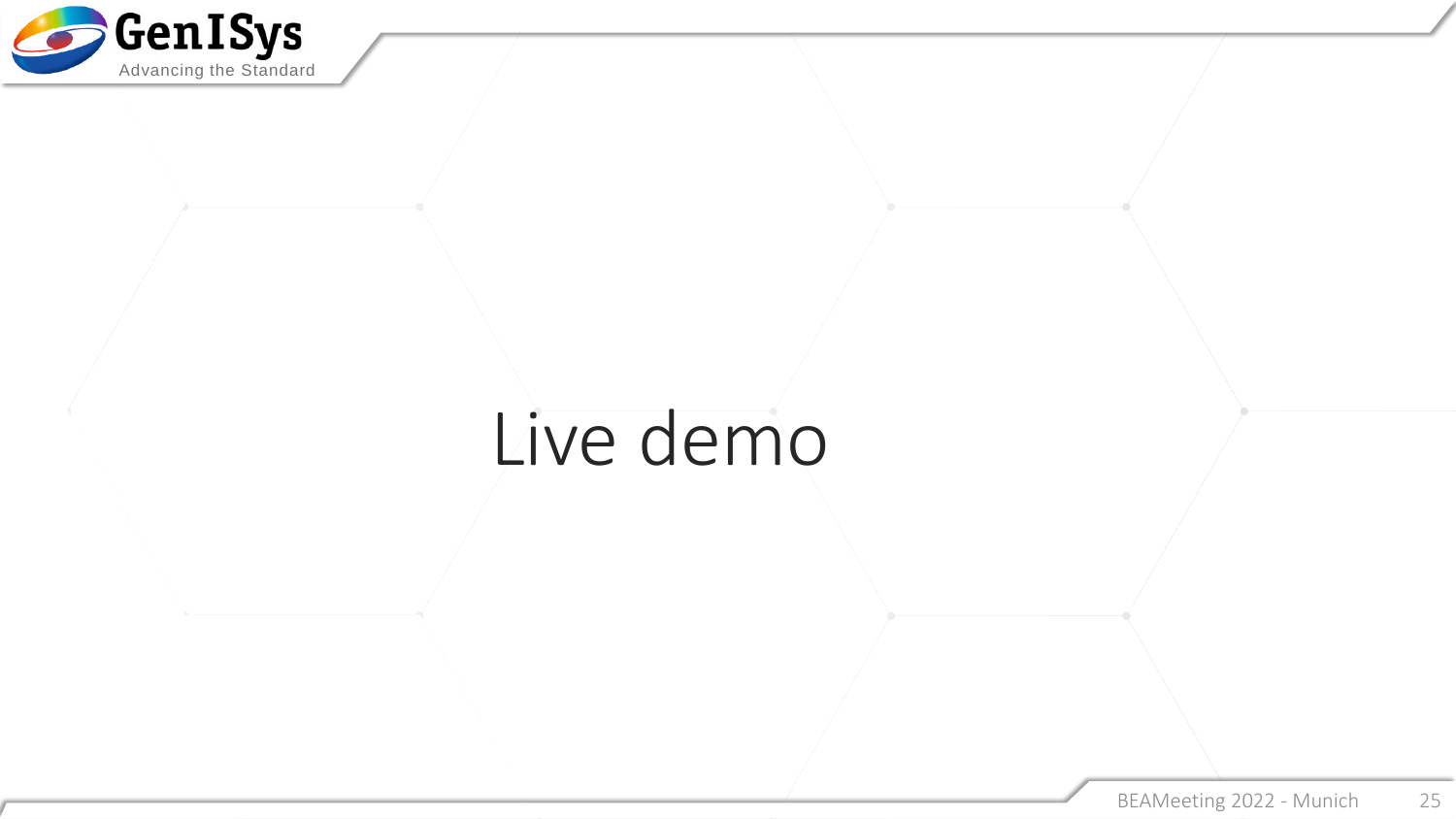

Q & A

## Let us know your questions …